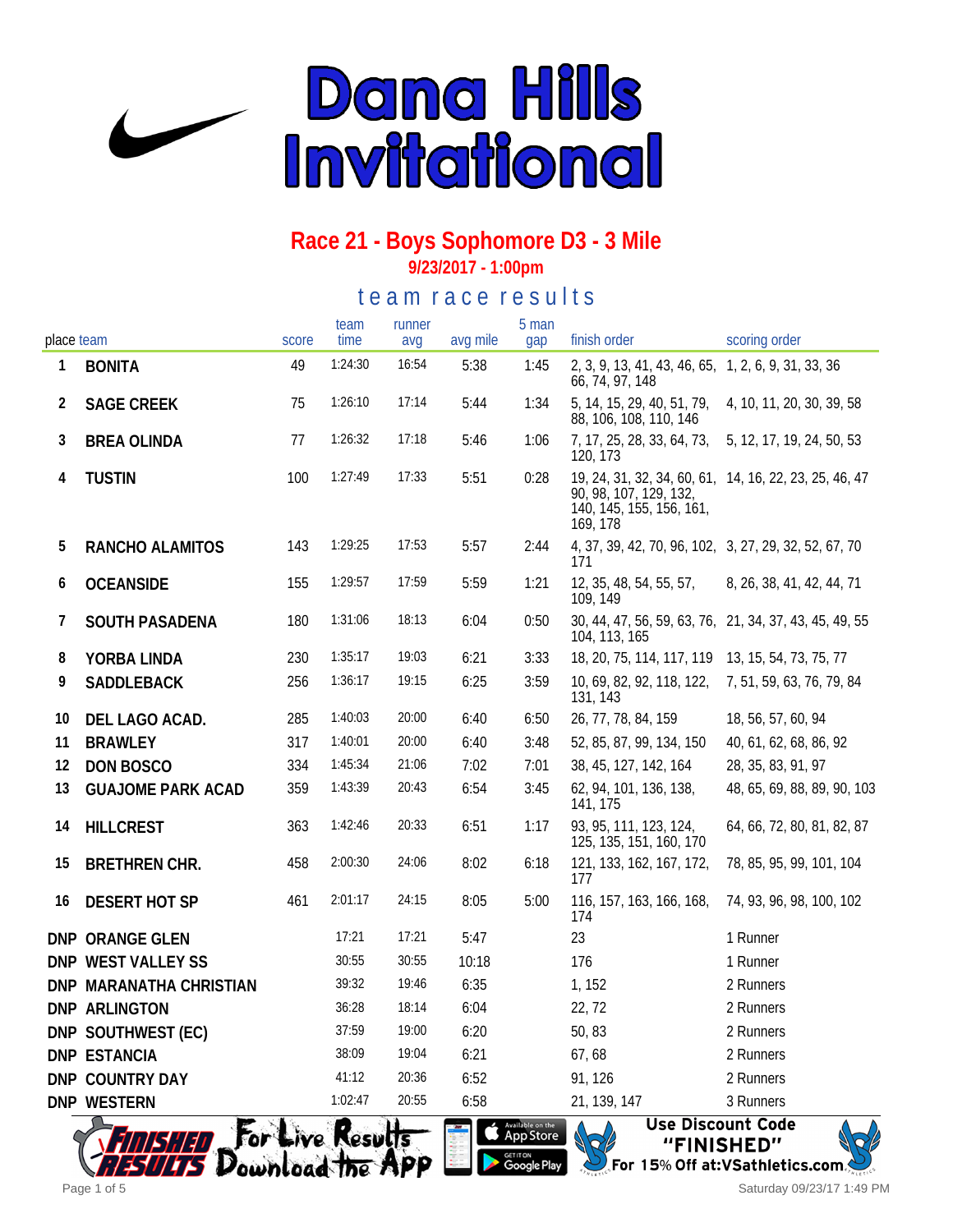#### **Race 21 - Boys Sophomore D3 - 3 Mile 9/23/2017 - 1:00pm**

#### te a m r a c e r e s ults

| place team           | score | team<br>time | runner<br>avg | avg mile | 5 man<br>gap | finish order     | scoring order |
|----------------------|-------|--------------|---------------|----------|--------------|------------------|---------------|
| DNP HIGH TECH NC     |       | 59:24        | 19:48         | 6:36     |              | 58, 71, 130      | 3 Runners     |
| DNP RANCHO CHRISTIAN |       | 1:05:05      | 21:41         | 7:14     |              | 80, 128, 154     | 3 Runners     |
| DNP OCEAN VIEW       |       | 1:09:54      | 17:28         | 5:49     |              | 6, 16, 36, 53    | 4 Runners     |
| DNP CENTRAL UNION    |       | 1:21:41      | 20:25         | 6:48     |              | 8, 103, 115, 153 | 4 Runners     |
| DNP WHITTIER CHR.    |       | 1:21:06      | 20:16         | 6:45     |              | 11, 86, 105, 158 | 4 Runners     |
| DNP LA JOLLA         |       | 1:20:04      | 20:01         | 6:40     |              | 27, 81, 100, 144 | 4 Runners     |
| DNP BISHOP ALEMANY   |       | 1:21:03      | 20:15         | 6:45     |              | 49, 89, 112, 137 | 4 Runners     |

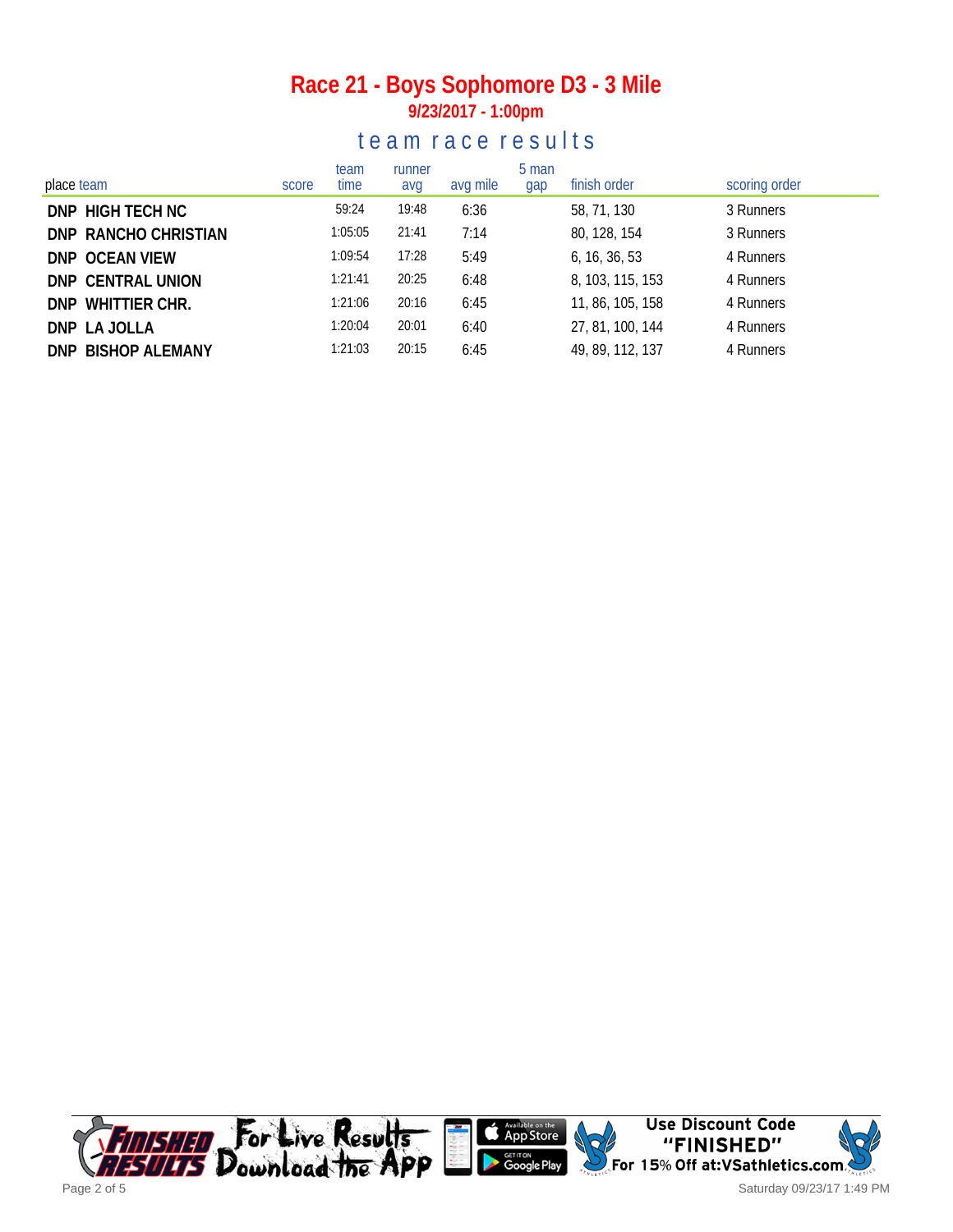

# **Race 21 - Boys Sophomore D3 - 3 Mile**

**9/23/2017 - 1:00pm**

# in dividual race results

| place          | name                                    |    | grade school        | time      | points         | place | name                                       |    | grade school          | time       | points |
|----------------|-----------------------------------------|----|---------------------|-----------|----------------|-------|--------------------------------------------|----|-----------------------|------------|--------|
| 1              | <b>RILEY BURNS</b>                      | 10 | Maranatha Christian | 15:50.1   |                | 35    | <b>JOSHUA URIBE</b>                        | 10 | Oceanside             | 17:50.5 26 |        |
| $\overline{2}$ | <b>NICK ACOSTA</b>                      | 10 | Bonita              | 16:16.3   | $\mathbf{1}$   | 36    | JONATHAN CRUZ                              | 10 | Ocean View            | 17:52.7    |        |
| 3              | TREVOR BENSON                           | 10 | Bonita              | 16:20.9   | $\overline{2}$ | 37    | RAYMOND RUVALCABA                          | 10 | Rancho Alamitos       | 17:54.8    | 27     |
| 4              | DANIEL RIOQUINTO                        | 10 | Rancho Alamitos     | 16:21.5   | 3              | 38    | <b>OSCAR CENDEJAS</b>                      | 10 | Don Bosco             | 17:58.3    | 28     |
| 5              | ALEXANDER MITCHELL                      | 10 | Sage Creek          | 16:25.6   | $\overline{4}$ | 39    | SAUL MOJICA                                | 10 | Rancho Alamitos       | 17:59.3    | 29     |
| 6              | <b>MIGUEL FLORES</b>                    | 11 | Ocean View          | 16:29.9   |                | 40    | <b>MATTHEW SUZUKI</b>                      | 10 | Sage Creek            | 18:00.1    | 30     |
| 7              | RYAN DAEDLER                            | 10 | Brea Olinda         | 16:38.9   | 5              | 41    | <b>KYLE RAMOS</b>                          | 10 | <b>Bonita</b>         | 18:01.3    | 31     |
| 8              | LUIS SANDOVAL                           | 10 | Central Union       | 16:46.0   |                | 42    | <b>JOSUE TELLEZ</b>                        | 10 | Rancho Alamitos       | 18:04.6    | 32     |
| 9              | TRAVIS GONZALEZ                         | 10 | Bonita              | 16:49.5 6 |                | 43    | NICK AMARASINGHE                           | 10 | Bonita                | 18:08.9    | 33     |
| 10             | <b>CARLOS RESENDIZ</b>                  | 10 | Saddleback          | 16:51.1   | -7             | 44    | <b>IAN WANG</b>                            | 10 | South Pasadena        | 18:11.4    | 34     |
| 11             | <b>MATT WHITE</b>                       | 10 | Whittier Chr.       | 16:54.3   |                | 45    | <b>CASEY REYNOLDS</b>                      | 10 | Don Bosco             | 18:14.4    | 35     |
| 12             | <b>LIAM DREW</b>                        | 10 | Oceanside           | 17:00.8   | 8              | 46    | <b>DEREK PETERSON</b>                      | 10 | Bonita                | 18:17.4    | 36     |
| 13             | SAMUEL NEELEY                           | 10 | Bonita              | 17:02.2   | 9              | 47    | JONATHAN APODACA                           | 10 | South Pasadena        | 18:19.5    | 37     |
| 14             | <b>BEN NELSON</b>                       | 10 | Sage Creek          | 17:03.8   | 10             | 48    | HUNTER SHAFFER                             | 10 | Oceanside             | 18:20.7    | 38     |
| 15             | <b>COLIN SCHMITT</b>                    | 10 | Sage Creek          | 17:05.9   | 11             | 49    | <b>CESAR TOBAR</b>                         | 10 | <b>Bishop Alemany</b> | 18:20.9    |        |
| 16             | <b>JOSHUA KING</b>                      | 10 | Ocean View          | 17:09.3   |                | 50    | JONATHAN NAVARRO                           | 10 | Southwest (Ec)        | 18:21.0    |        |
| 17             | CARLOS PEREZ                            | 10 | Brea Olinda         | 17:13.5   | 12             | 51    | <b>SCHUYLER DIBACCO</b>                    | 10 | Sage Creek            | 18:21.7    | 39     |
| 18             | NOAH CAMACHO                            | 10 | Yorba Linda         | 17:15.7   | 13             | 52    | <b>CRISTOPHER CARRILLO</b>                 | 10 | <b>Brawley</b>        | 18:22.2    | 40     |
| 19             | NILO ANTUNEZ                            | 10 | Tustin              | 17:16.1   | 14             | 53    | KOLBE NGUYEN                               | 10 | Ocean View            | 18:22.5    |        |
| 20             | NEIL BONDOC                             | 10 | Yorba Linda         | 17:16.3   | 15             | 54    | <b>VICTOR MAHER</b>                        | 10 | Oceanside             | 18:22.5    | 41     |
| 21             | <b>ISAIAH MORENO</b>                    | 10 | Western             | 17:17.6   |                | 55    | <b>CAMERON REEDER</b>                      | 10 | Oceanside             | 18:22.6    | 42     |
| 22             | <b>DAVID RUSH</b>                       | 10 | Arlington           | 17:20.7   |                | 56    | ALEXANDER PARRA                            | 10 | South Pasadena        | 18:23.6    | 43     |
| 23             | ADRIEL TAYLOR                           | 10 | Orange Glen         | 17:21.7   |                | 57    | BILLY JAY WOLFORD                          | 10 | Oceanside             | 18:26.0    | 44     |
| 24             | <b>ADRIAN RIOS</b>                      | 10 | Tustin              | 17:21.8   | 16             | 58    | <b>OLIVER SCOTT</b>                        | 10 | High Tech NC          | 18:30.0    |        |
| 25             | <b>JOHN ROOT</b>                        | 10 | Brea Olinda         | 17:23.0   | 17             | 59    | NICHOLAS KALAW                             | 10 | South Pasadena        | 18:31.0    | 45     |
| 26             | <b>ALAN ARMENTA</b>                     | 10 | Del Lago Acad.      | 17:23.3   | 18             | 60    | DAVID DOMINGUEZ                            | 10 | Tustin                | 18:31.5    | 46     |
| 27             | <b>BOBBY BARANIC</b>                    | 10 | La Jolla            | 17:27.4   |                | 61    | DAVID MORALES                              | 10 | Tustin                | 18:39.2    | 47     |
| 28             | AAKASH KADAKIA                          | 10 | Brea Olinda         | 17:32.5   | 19             | 62    | <b>EDWIN MORALES</b>                       | 10 | Guajome Park Acad     | 18:39.8    | 48     |
| 29             | <b>JT MILLER</b>                        | 10 | Sage Creek          | 17:34.8   | 20             | 63    | <b>EARL TIZON</b>                          | 10 | South Pasadena        | 18:43.5    | 49     |
| 30             | <b>NICK OWENS</b>                       | 10 | South Pasadena      | 17:40.5   | 21             | 64    | <b>CHRISTOPHER</b>                         | 10 | Brea Olinda           | 18:44.9    | 50     |
| 31             | <b>MARK ESQUIVEL</b>                    | 10 | Tustin              | 17:42.7   | 22             | 65    | <b>FURUMIZO</b><br><b>BRANDON GONZALEZ</b> | 10 | <b>Bonita</b>         | 18:53.4    |        |
| 32             | <b>ERICK VELASCO</b>                    | 10 | Tustin              | 17:43.6   | 23             | 66    | <b>MATT ST. IVES</b>                       | 10 | <b>Bonita</b>         | 18:58.7    |        |
| 33             | <b>PRUDENCIO</b><br><b>JORDAN OSTBY</b> | 10 | Brea Olinda         | 17:44.9   | 24             | 67    | DIEGO MONROY                               | 10 | Estancia              | 19:04.2    |        |
| 34             | <b>CHRISTIAN TORRES</b>                 | 10 | Tustin              | 17:45.0   | 25             | 68    | <b>EMILIANO PERALTA</b>                    | 10 | Estancia              | 19:05.0    |        |







Saturday 09/23/17 1:49 PM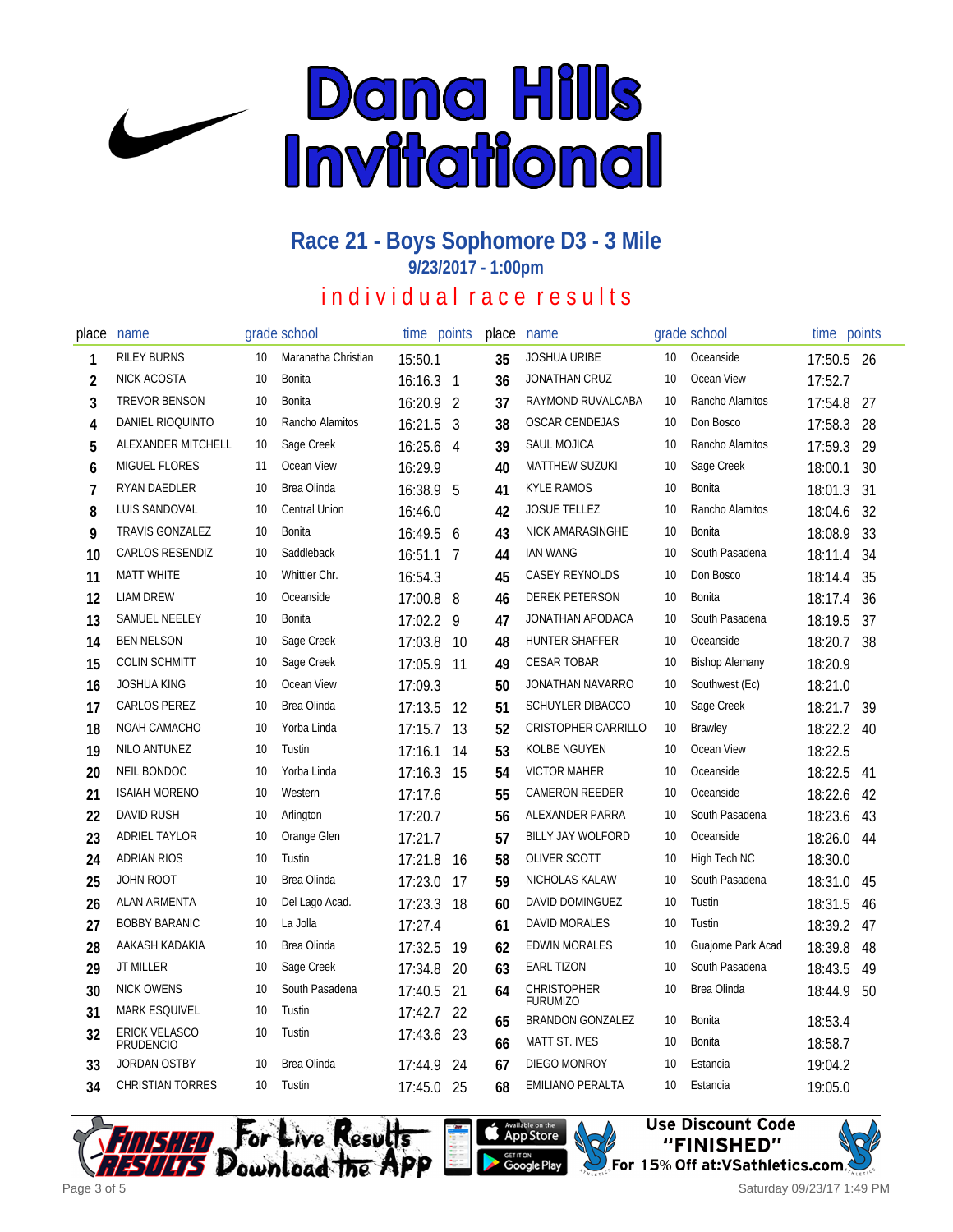# **Race 21 - Boys Sophomore D3 - 3 Mile**

**9/23/2017 - 1:00pm**

#### individual race results

| place | name                     |    | grade school          | time points |     | place | name                          |    | grade school          | time points           |     |
|-------|--------------------------|----|-----------------------|-------------|-----|-------|-------------------------------|----|-----------------------|-----------------------|-----|
| 69    | ANGEL JOYA               | 10 | Saddleback            | 19:05.5     | -51 | 111   | <b>AREEB KASHIF</b>           | 10 | Hillcrest             | 20:33.7 72            |     |
| 70    | <b>BRENDON MAUS</b>      | 10 | Rancho Alamitos       | 19:05.6     | 52  | 112   | <b>NELSON RODAS</b>           | 11 | <b>Bishop Alemany</b> | 20:34.8               |     |
| 71    | <b>CESAR RUIZ CRUIZ</b>  | 10 | High Tech NC          | 19:06.8     |     | 113   | <b>TRISAN BRAGG</b>           | 10 | South Pasadena        | 20:39.4               |     |
| 72    | <b>VINCENT NAVARRO</b>   | 10 | Arlington             | 19:07.8     |     | 114   | YOUSSEF FAKHRO                | 10 | Yorba Linda           | 20:42.4               | -73 |
| 73    | <b>TYLER BELKNAP</b>     | 10 | Brea Olinda           | 19:08.9     | 53  | 115   | KAIN GARIBALDI                | 10 | <b>Central Union</b>  | 20:48.1               |     |
| 74    | <b>BRADLEY COOK</b>      | 10 | Bonita                | 19:13.8     |     | 116   | <b>BRIAN OROS</b>             | 10 | Desert Hot Sp         | 20:49.1               | 74  |
| 75    | <b>MASON FRENCH</b>      | 10 | Yorba Linda           | 19:14.0     | 54  | 117   | BRANDON VEGA                  | 9  | Yorba Linda           | 20:49.2               | 75  |
| 76    | RICHARD BONK             | 10 | South Pasadena        | 19:15.8     | 55  | 118   | ALAN DE LA TORRE              | 10 | Saddleback            | 20:50.3               | 76  |
| 77    | ALEC VADILLO             | 10 | Del Lago Acad.        | 19:23.0     | 56  | 119   | <b>BRANDON KAMINSKI</b>       | 10 | Yorba Linda           | 20:55.9               | 77  |
| 78    | <b>ERICK TORRES</b>      | 10 | Del Lago Acad.        | 19:23.3     | 57  | 120   | ANGEL FUERTE                  | 10 | Brea Olinda           | 20:58.0               |     |
| 79    | KADIN CODDINGTON         | 10 | Sage Creek            | 19:28.7     | 58  | 121   | <b>DEREK REISER</b>           | 10 | Brethren Chr.         | 20:58.4               | 78  |
| 80    | <b>CHASE SCHURR</b>      | 10 | Rancho Christian      | 19:34.0     |     | 122   | RICHARD MOGALLAN              | 10 | Saddleback            | 21:01.9               | 79  |
| 81    | MAX COY                  | 10 | La Jolla              | 19:36.5     |     | 123   | SAMUEL GROFF                  | 10 | Hillcrest             | 21:07.3               | 80  |
| 82    | <b>IVAN RAMOS</b>        | 10 | Saddleback            | 19:37.2     | 59  | 124   | <b>EVAN CARILLO</b>           | 10 | Hillcrest             | 21:12.5               | 81  |
| 83    | LANCE COCHRAN            | 10 | Southwest (Ec)        | 19:38.9     |     | 125   | <b>ENRIQUE MORAN</b>          | 10 | <b>Hillcrest</b>      | 21:13.8               | 82  |
| 84    | <b>FRANKLIN PARRA</b>    | 10 | Del Lago Acad.        | 19:40.1     | 60  | 126   | DANTE CARNECCHIA              | 10 | Country Day           | 21:22.2               |     |
| 85    | <b>RAYMON VILLALOBOS</b> | 10 | <b>Brawley</b>        | 19:41.9     | 61  | 127   | <b>JOSE REYES</b>             | 10 | Don Bosco             | 21:32.2 83            |     |
| 86    | <b>JULIAN MENDOZA</b>    | 10 | Whittier Chr.         | 19:42.0     |     | 128   | <b>RYAN MOLTER</b>            | 10 | Rancho Christian      | 21:42.6               |     |
| 87    | <b>JESUS NUNO</b>        | 10 | Brawley               | 19:42.7 62  |     | 129   | ADAN LOVATO ROMERO            | 10 | Tustin                | 21:45.3               |     |
| 88    | <b>BEN HARTLEY</b>       | 10 | Sage Creek            | 19:45.1     |     | 130   | FERNANDO RAMIREZ              | 10 | High Tech NC          | 21:47.4               |     |
| 89    | DAVID RODRIGUEZ          | 10 | <b>Bishop Alemany</b> | 19:45.8     |     | 131   | <b>BENITO GARDUNO</b>         | 10 | Saddleback            | 21:51.5               | 84  |
| 90    | SERGIO JIMENEZ           | 10 | Tustin                | 19:46.5     |     | 132   | <b>CRISTOPHER</b><br>GONZALEZ | 10 | Tustin                | 21:57.9               |     |
| 91    | <b>JACKSON HAMMAN</b>    | 10 | Country Day           | 19:50.4     |     | 133   | DAKOTA WHITMIRE               | 10 | Brethren Chr.         | 22:03.6               | 85  |
| 92    | OMAR HERNANDEZ           | 10 | Saddleback            | 19:53.2 63  |     | 134   | NICOLAS RAHIOTIS              | 10 | <b>Brawley</b>        | 22:10.2               | 86  |
| 93    | ENRIQUE JUAREZ           | 11 | Hillcrest             | 19:55.0     | 64  | 135   | DHARIELLE URSUA               | 10 | Hillcrest             | 22:12.7               | 87  |
| 94    | <b>AUSTIN ROSS</b>       | 10 | Guajome Park Acad     | 19:57.4     | 65  | 136   | SIMON BODJANAC                | 10 | Guajome Park Acad     | 22:19.9               | 88  |
| 95    | <b>JACOB CLARK</b>       | 10 | Hillcrest             | 19:58.4     | 66  | 137   | <b>GAVIN RIVERA</b>           | 10 | <b>Bishop Alemany</b> | 22:21.5               |     |
| 96    | ROBEL ASKALE             | 10 | Rancho Alamitos       | 20:00.2 67  |     | 138   | ETHAN BODINE                  | 10 | Guajome Park Acad     | 22:25.5               | 89  |
| 97    | ALEX PATTERSON           | 10 | Bonita                | 20:00.4     |     | 139   | <b>TRAVIS ANGER</b>           | 10 | Western               | 22:27.8               |     |
| 98    | <b>JACOB TORRES</b>      | 10 | Tustin                | 20:01.9     |     | 140   | <b>BRYAN ARRIAGA</b>          | 10 | Tustin                | 22:40.4               |     |
| 99    | DAVID ARCE               | 10 | Brawley               | 20:04.4     | 68  | 141   | ELIJAH LOPEZ                  | 10 | Guajome Park Acad     | 22:42.0 90            |     |
| 100   | JOEL JAFFE               | 10 | La Jolla              | 20:08.6     |     | 142   | <b>CHRISTOPHER LYNN</b>       | 10 | Don Bosco             | 22:49.3 91            |     |
| 101   | NATHAN BEECHER           | 10 | Guajome Park Acad     | 20:16.6 69  |     | 143   | <b>JOSE ZELAYA</b>            | 10 | Saddleback            | 22:51.4               |     |
| 102   | JOSEPH NGUYEN            | 10 | Rancho Alamitos       | 20:16.6 70  |     | 144   | PATRICK SHANNON               | 10 | La Jolla              | 22:51.6               |     |
| 103   | CHARLIE GRACIA           | 10 | Central Union         | 20:18.9     |     | 145   | <b>KEVIN CHAVEZ</b>           | 10 | Tustin                | 22:55.7               |     |
| 104   | MICHAEL MA               | 10 | South Pasadena        | 20:19.5     |     | 146   | JAIDEN LUONG                  | 10 | Sage Creek            | 22:57.0               |     |
| 105   | <b>ADAM RIGSBY</b>       | 10 | Whittier Chr.         | 20:20.8     |     | 147   | <b>JESSE ROSAS</b>            | 10 | Western               | 23:02.1               |     |
| 106   | <b>JACK WETTER</b>       | 10 | Sage Creek            | 20:25.2     |     | 148   | <b>VINCENT IACOBACCI</b>      | 10 | Bonita                |                       |     |
| 107   | PAYTON SAGER             | 10 | Tustin                | 20:25.4     |     | 149   | ANGEL JARAMILLIO              | 10 | Oceanside             | 23:12.1<br>23:24.6    |     |
| 108   | <b>WESLEY ESTES</b>      | 10 | Sage Creek            | 20:25.7     |     | 150   | SAUL LUNA                     | 10 | Brawley               |                       |     |
| 109   | JACKSON JAROSZ           | 10 | Oceanside             | 20:25.9 71  |     | 151   | KALIQ UDUMAN                  | 10 | Hillcrest             | 23:24.6 92<br>23:25.2 |     |
| 110   | DIEGO GARCIA             | 10 | Sage Creek            | 20:32.3     |     |       |                               |    |                       |                       |     |